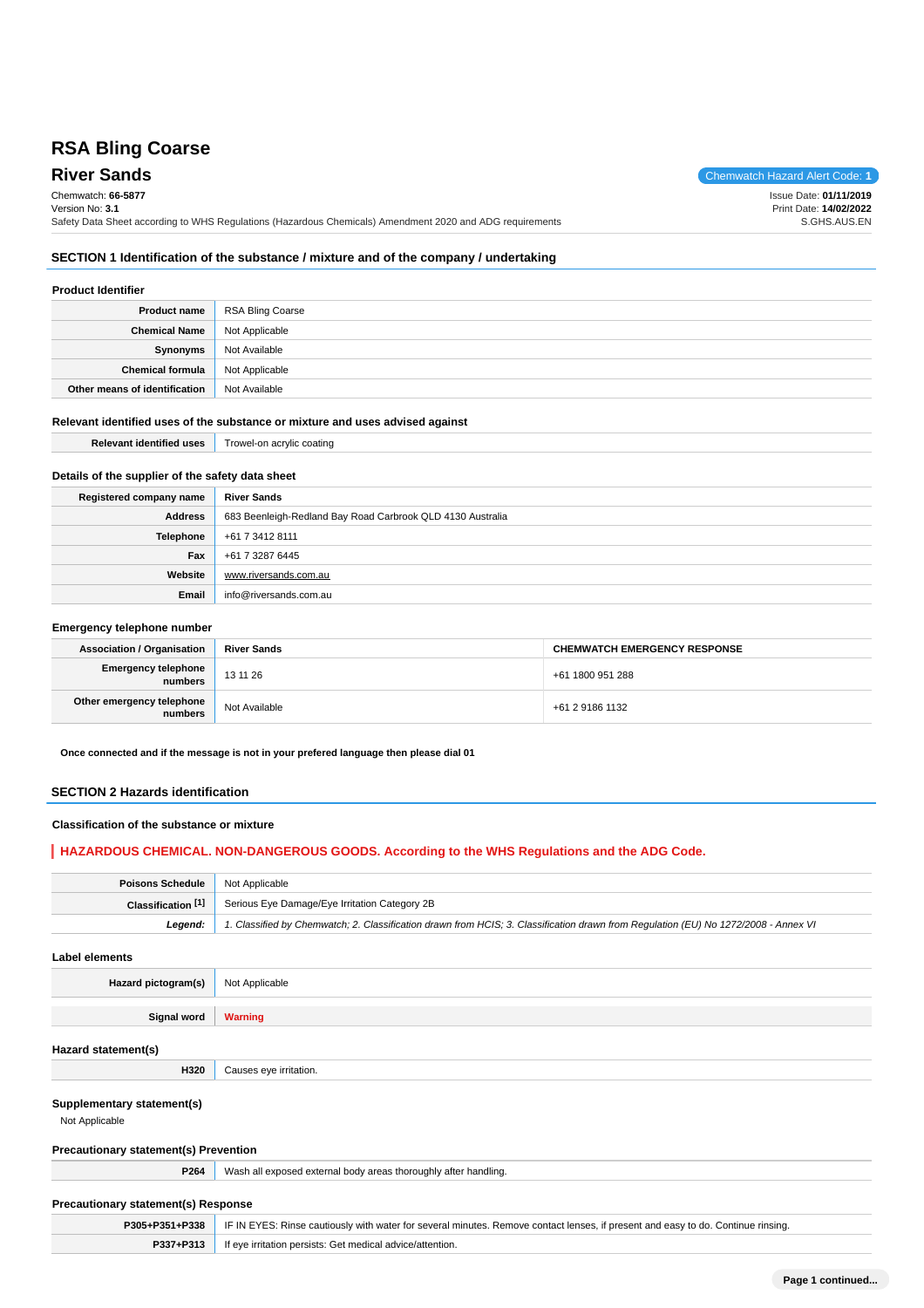# **Precautionary statement(s) Storage**

### Not Applicable

**Precautionary statement(s) Disposal**

Not Applicable

# **SECTION 3 Composition / information on ingredients**

### **Substances**

See section below for composition of Mixtures

### **Mixtures**

| <b>CAS No</b> | %[weight]                                           | Name                                                                                                                                    |
|---------------|-----------------------------------------------------|-----------------------------------------------------------------------------------------------------------------------------------------|
| Not Available | 100                                                 | Ingredients determined not to be hazardous                                                                                              |
| Leaend:       | Classification drawn from C&L * EU IOELVs available | 1. Classified by Chemwatch; 2. Classification drawn from HCIS; 3. Classification drawn from Regulation (EU) No 1272/2008 - Annex VI; 4. |

## **SECTION 4 First aid measures**

| Description of first aid measures |                                                                                                                                                                                                                                                                                                                                                                                                                                                                                                  |
|-----------------------------------|--------------------------------------------------------------------------------------------------------------------------------------------------------------------------------------------------------------------------------------------------------------------------------------------------------------------------------------------------------------------------------------------------------------------------------------------------------------------------------------------------|
| <b>Eye Contact</b>                | If this product comes in contact with the eyes:<br>▶ Wash out immediately with fresh running water.<br>Ensure complete irrigation of the eye by keeping eyelids apart and away from eye and moving the eyelids by occasionally lifting the upper<br>and lower lids.<br>▶ Seek medical attention without delay; if pain persists or recurs seek medical attention.<br>Removal of contact lenses after an eye injury should only be undertaken by skilled personnel.                               |
| <b>Skin Contact</b>               | If skin contact occurs:<br>Immediately remove all contaminated clothing, including footwear.<br>Fiush skin and hair with running water (and soap if available).<br>Seek medical attention in event of irritation.                                                                                                                                                                                                                                                                                |
| Inhalation                        | If fumes, aerosols or combustion products are inhaled remove from contaminated area.<br>• Other measures are usually unnecessary.                                                                                                                                                                                                                                                                                                                                                                |
| Ingestion                         | If swallowed do <b>NOT</b> induce vomiting.<br>If vomiting occurs, lean patient forward or place on left side (head-down position, if possible) to maintain open airway and prevent aspiration.<br>• Observe the patient carefully.<br>▶ Never give liquid to a person showing signs of being sleepy or with reduced awareness; i.e. becoming unconscious.<br>• Give water to rinse out mouth, then provide liquid slowly and as much as casualty can comfortably drink.<br>Seek medical advice. |

# **Indication of any immediate medical attention and special treatment needed**

Treat symptomatically.

# **SECTION 5 Firefighting measures**

### **Extinguishing media**

- Water spray or fog.
- Foam.
- Dry chemical powder.
- BCF (where regulations permit).
- Carbon dioxide.

# **Special hazards arising from the substrate or mixture**

| <b>Fire Incompatibility</b>    | Avoid contamination with oxidising agents i.e. nitrates, oxidising acids, chlorine bleaches, pool chlorine etc. as ignition may result                                                                                                                                                                                                                                                                                                                                                                                                                                                                      |  |  |
|--------------------------------|-------------------------------------------------------------------------------------------------------------------------------------------------------------------------------------------------------------------------------------------------------------------------------------------------------------------------------------------------------------------------------------------------------------------------------------------------------------------------------------------------------------------------------------------------------------------------------------------------------------|--|--|
| <b>Advice for firefighters</b> |                                                                                                                                                                                                                                                                                                                                                                                                                                                                                                                                                                                                             |  |  |
| <b>Fire Fighting</b>           | Alert Fire Brigade and tell them location and nature of hazard.<br>▶ Wear full body protective clothing with breathing apparatus.<br>Prevent, by any means available, spillage from entering drains or water course.<br>Use water delivered as a fine spray to control fire and cool adjacent area.<br>Avoid spraying water onto liquid pools.<br>DO NOT approach containers suspected to be hot.<br>Cool fire exposed containers with water spray from a protected location.<br>If safe to do so, remove containers from path of fire.                                                                     |  |  |
| <b>Fire/Explosion Hazard</b>   | The material is not readily combustible under normal conditions.<br>However, it will break down under fire conditions and the organic component may burn.<br>Not considered to be a significant fire risk.<br>Heat may cause expansion or decomposition with violent rupture of containers.<br>Decomposes on heating and may produce toxic fumes of carbon monoxide (CO).<br>May emit acrid smoke.<br>Decomposes on heating and produces toxic fumes of:<br>carbon dioxide (CO2)<br>other pyrolysis products typical of burning organic material.<br>May emit poisonous fumes.<br>May emit corrosive fumes. |  |  |
| <b>HAZCHEM</b>                 | Not Applicable                                                                                                                                                                                                                                                                                                                                                                                                                                                                                                                                                                                              |  |  |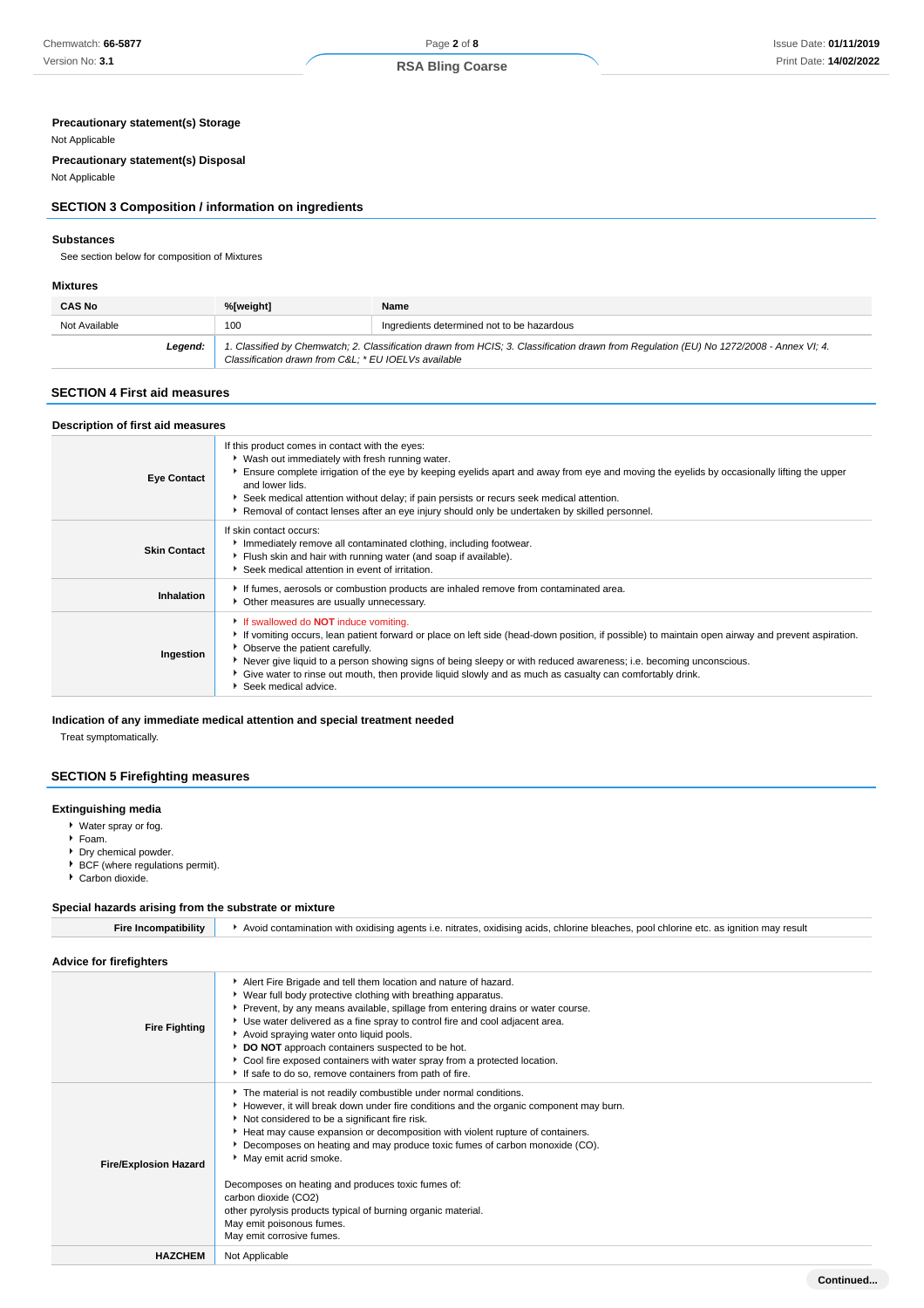# **SECTION 6 Accidental release measures**

**Personal precautions, protective equipment and emergency procedures** See section 8

### **Environmental precautions**

See section 12

# **Methods and material for containment and cleaning up**

| <b>Minor Spills</b> | Slippery when spilt.<br>Remove all ignition sources.<br>Clean up all spills immediately.<br>Avoid breathing vapours and contact with skin and eyes.<br>Control personal contact with the substance, by using protective equipment.<br>• Contain and absorb spill with sand, earth, inert material or vermiculite.<br>▶ Wipe up.<br>• Place in a suitable, labelled container for waste disposal.                                                                                                                                                                                                                                                                                                                                                                                                    |
|---------------------|-----------------------------------------------------------------------------------------------------------------------------------------------------------------------------------------------------------------------------------------------------------------------------------------------------------------------------------------------------------------------------------------------------------------------------------------------------------------------------------------------------------------------------------------------------------------------------------------------------------------------------------------------------------------------------------------------------------------------------------------------------------------------------------------------------|
| <b>Major Spills</b> | Slippery when spilt.<br>Moderate hazard.<br>Clear area of personnel and move upwind.<br>Alert Fire Brigade and tell them location and nature of hazard.<br>• Wear breathing apparatus plus protective gloves.<br>▶ Prevent, by any means available, spillage from entering drains or water course.<br>▶ No smoking, naked lights or ignition sources.<br>Increase ventilation.<br>Stop leak if safe to do so.<br>Contain spill with sand, earth or vermiculite.<br>Collect recoverable product into labelled containers for recycling.<br>Absorb remaining product with sand, earth or vermiculite.<br>Collect solid residues and seal in labelled drums for disposal.<br>▶ Wash area and prevent runoff into drains.<br>If contamination of drains or waterways occurs, advise emergency services. |

Personal Protective Equipment advice is contained in Section 8 of the SDS.

# **SECTION 7 Handling and storage**

# **Precautions for safe handling**

| Safe handling     | Limit all unnecessary personal contact.<br>▶ Wear protective clothing when risk of exposure occurs.<br>Use in a well-ventilated area.<br>V When handling DO NOT eat, drink or smoke.<br>Always wash hands with soap and water after handling.<br>Avoid physical damage to containers.<br>Use good occupational work practice.<br>▶ Observe manufacturer's storage and handling recommendations contained within this SDS. |
|-------------------|---------------------------------------------------------------------------------------------------------------------------------------------------------------------------------------------------------------------------------------------------------------------------------------------------------------------------------------------------------------------------------------------------------------------------|
| Other information | Store in original containers.<br>▶ Keep containers securely sealed.<br>Store in a cool, dry, well-ventilated area.<br>Store away from incompatible materials and foodstuff containers.<br>▶ Protect containers against physical damage and check regularly for leaks.<br>• Observe manufacturer's storage and handling recommendations contained within this SDS.                                                         |

# **Conditions for safe storage, including any incompatibilities**

| Suitable container      | Metal can or drum<br>Packaging as recommended by manufacturer.<br>• Check all containers are clearly labelled and free from leaks.      |
|-------------------------|-----------------------------------------------------------------------------------------------------------------------------------------|
| Storage incompatibility | Incompatible with cyanides (class 6), strong acids (class 8), cationic detergents or foodstuffs<br>Avoid reaction with oxidising agents |

# **SECTION 8 Exposure controls / personal protection**

### **Control parameters**

#### **Occupational Exposure Limits (OEL)** ı

**INGREDIENT DATA**

Not Available

# **Emergency Limits**

| Ingredient       | TEEL-1               | TEEL-2        |                     | TEEL-3        |
|------------------|----------------------|---------------|---------------------|---------------|
| RSA Bling Coarse | Not Available        | Not Available |                     | Not Available |
|                  |                      |               |                     |               |
| Ingredient       | <b>Original IDLH</b> |               | <b>Revised IDLH</b> |               |
| RSA Bling Coarse | Not Available        |               | Not Available       |               |

### **Exposure controls**

Appropriate engineering Engineering controls are used to remove a hazard or place a barrier between the worker and the hazard. Well-designed engineering controls can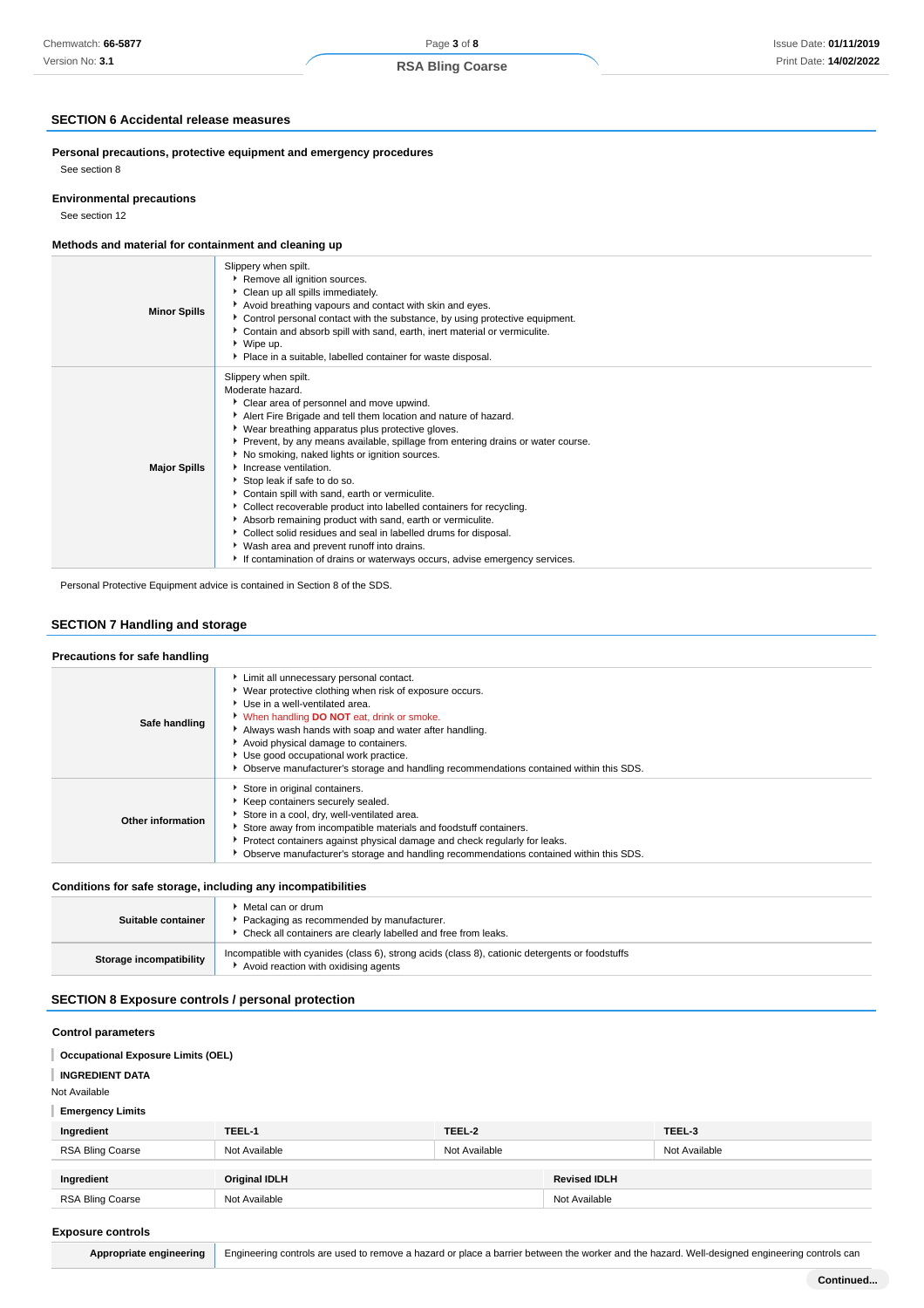# **RSA Bling Coarse**

|                              | be highly effective in protecting workers and will typically be independent of worker interactions to provide this high level of protection.<br>The basic types of engineering controls are:<br>Process controls which involve changing the way a job activity or process is done to reduce the risk.<br>Enclosure and/or isolation of emission source which keeps a selected hazard "physically" away from the worker and ventilation that strategically<br>"adds" and "removes" air in the work environment. Ventilation can remove or dilute an air contaminant if designed properly. The design of a<br>ventilation system must match the particular process and chemical or contaminant in use.<br>Employers may need to use multiple types of controls to prevent employee overexposure.<br>General exhaust is adequate under normal operating conditions. Local exhaust ventilation may be required in specific circumstances. If risk of<br>overexposure exists, wear approved respirator. Correct fit is essential to obtain adequate protection. Provide adequate ventilation in warehouse<br>or closed storage areas. Air contaminants generated in the workplace possess varying "escape" velocities which, in turn, determine the "capture                                                                                                                                                                                                                                                                                                                                                                                                                                                                                                                                                                                                                                                                                                                                                                                                                                                                                                                                                                                                                                                                                                              |                                    |                                     |  |
|------------------------------|----------------------------------------------------------------------------------------------------------------------------------------------------------------------------------------------------------------------------------------------------------------------------------------------------------------------------------------------------------------------------------------------------------------------------------------------------------------------------------------------------------------------------------------------------------------------------------------------------------------------------------------------------------------------------------------------------------------------------------------------------------------------------------------------------------------------------------------------------------------------------------------------------------------------------------------------------------------------------------------------------------------------------------------------------------------------------------------------------------------------------------------------------------------------------------------------------------------------------------------------------------------------------------------------------------------------------------------------------------------------------------------------------------------------------------------------------------------------------------------------------------------------------------------------------------------------------------------------------------------------------------------------------------------------------------------------------------------------------------------------------------------------------------------------------------------------------------------------------------------------------------------------------------------------------------------------------------------------------------------------------------------------------------------------------------------------------------------------------------------------------------------------------------------------------------------------------------------------------------------------------------------------------------------------------------------------------------------------------------------------|------------------------------------|-------------------------------------|--|
|                              | velocities" of fresh circulating air required to effectively remove the contaminant.                                                                                                                                                                                                                                                                                                                                                                                                                                                                                                                                                                                                                                                                                                                                                                                                                                                                                                                                                                                                                                                                                                                                                                                                                                                                                                                                                                                                                                                                                                                                                                                                                                                                                                                                                                                                                                                                                                                                                                                                                                                                                                                                                                                                                                                                                 |                                    |                                     |  |
|                              | Type of Contaminant:                                                                                                                                                                                                                                                                                                                                                                                                                                                                                                                                                                                                                                                                                                                                                                                                                                                                                                                                                                                                                                                                                                                                                                                                                                                                                                                                                                                                                                                                                                                                                                                                                                                                                                                                                                                                                                                                                                                                                                                                                                                                                                                                                                                                                                                                                                                                                 |                                    | Air Speed:                          |  |
|                              | solvent, vapours, degreasing etc., evaporating from tank (in still air).                                                                                                                                                                                                                                                                                                                                                                                                                                                                                                                                                                                                                                                                                                                                                                                                                                                                                                                                                                                                                                                                                                                                                                                                                                                                                                                                                                                                                                                                                                                                                                                                                                                                                                                                                                                                                                                                                                                                                                                                                                                                                                                                                                                                                                                                                             | $0.25 - 0.5$ m/s<br>(50-100 f/min) |                                     |  |
|                              | aerosols, fumes from pouring operations, intermittent container filling, low speed conveyer transfers, welding, spray<br>drift, plating acid fumes, pickling (released at low velocity into zone of active generation)                                                                                                                                                                                                                                                                                                                                                                                                                                                                                                                                                                                                                                                                                                                                                                                                                                                                                                                                                                                                                                                                                                                                                                                                                                                                                                                                                                                                                                                                                                                                                                                                                                                                                                                                                                                                                                                                                                                                                                                                                                                                                                                                               |                                    | 0.5-1 m/s (100-200<br>$f/min.$ )    |  |
| controls                     | direct spray, spray painting in shallow booths, drum filling, conveyer loading, crusher dusts, gas discharge (active<br>generation into zone of rapid air motion)                                                                                                                                                                                                                                                                                                                                                                                                                                                                                                                                                                                                                                                                                                                                                                                                                                                                                                                                                                                                                                                                                                                                                                                                                                                                                                                                                                                                                                                                                                                                                                                                                                                                                                                                                                                                                                                                                                                                                                                                                                                                                                                                                                                                    |                                    | 1-2.5 m/s (200-500<br>$f/min.$ )    |  |
|                              | grinding, abrasive blasting, tumbling, high speed wheel generated dusts (released at high initial velocity into zone of<br>very high rapid air motion).                                                                                                                                                                                                                                                                                                                                                                                                                                                                                                                                                                                                                                                                                                                                                                                                                                                                                                                                                                                                                                                                                                                                                                                                                                                                                                                                                                                                                                                                                                                                                                                                                                                                                                                                                                                                                                                                                                                                                                                                                                                                                                                                                                                                              |                                    | $2.5 - 10$ m/s<br>(500-2000 f/min.) |  |
|                              | Within each range the appropriate value depends on:                                                                                                                                                                                                                                                                                                                                                                                                                                                                                                                                                                                                                                                                                                                                                                                                                                                                                                                                                                                                                                                                                                                                                                                                                                                                                                                                                                                                                                                                                                                                                                                                                                                                                                                                                                                                                                                                                                                                                                                                                                                                                                                                                                                                                                                                                                                  |                                    |                                     |  |
|                              | Lower end of the range                                                                                                                                                                                                                                                                                                                                                                                                                                                                                                                                                                                                                                                                                                                                                                                                                                                                                                                                                                                                                                                                                                                                                                                                                                                                                                                                                                                                                                                                                                                                                                                                                                                                                                                                                                                                                                                                                                                                                                                                                                                                                                                                                                                                                                                                                                                                               | Upper end of the range             |                                     |  |
|                              | 1: Room air currents minimal or favourable to capture                                                                                                                                                                                                                                                                                                                                                                                                                                                                                                                                                                                                                                                                                                                                                                                                                                                                                                                                                                                                                                                                                                                                                                                                                                                                                                                                                                                                                                                                                                                                                                                                                                                                                                                                                                                                                                                                                                                                                                                                                                                                                                                                                                                                                                                                                                                | 1: Disturbing room air currents    |                                     |  |
|                              | 2: Contaminants of low toxicity or of nuisance value only.                                                                                                                                                                                                                                                                                                                                                                                                                                                                                                                                                                                                                                                                                                                                                                                                                                                                                                                                                                                                                                                                                                                                                                                                                                                                                                                                                                                                                                                                                                                                                                                                                                                                                                                                                                                                                                                                                                                                                                                                                                                                                                                                                                                                                                                                                                           | 2: Contaminants of high toxicity   |                                     |  |
|                              | 3: Intermittent, low production.                                                                                                                                                                                                                                                                                                                                                                                                                                                                                                                                                                                                                                                                                                                                                                                                                                                                                                                                                                                                                                                                                                                                                                                                                                                                                                                                                                                                                                                                                                                                                                                                                                                                                                                                                                                                                                                                                                                                                                                                                                                                                                                                                                                                                                                                                                                                     | 3: High production, heavy use      |                                     |  |
|                              | 4: Large hood or large air mass in motion                                                                                                                                                                                                                                                                                                                                                                                                                                                                                                                                                                                                                                                                                                                                                                                                                                                                                                                                                                                                                                                                                                                                                                                                                                                                                                                                                                                                                                                                                                                                                                                                                                                                                                                                                                                                                                                                                                                                                                                                                                                                                                                                                                                                                                                                                                                            | 4: Small hood-local control only   |                                     |  |
|                              | Simple theory shows that air velocity falls rapidly with distance away from the opening of a simple extraction pipe. Velocity generally decreases<br>with the square of distance from the extraction point (in simple cases). Therefore the air speed at the extraction point should be adjusted,<br>accordingly, after reference to distance from the contaminating source. The air velocity at the extraction fan, for example, should be a minimum of<br>1-2 m/s (200-400 f/min) for extraction of solvents generated in a tank 2 meters distant from the extraction point. Other mechanical considerations,<br>producing performance deficits within the extraction apparatus, make it essential that theoretical air velocities are multiplied by factors of 10 or<br>more when extraction systems are installed or used.                                                                                                                                                                                                                                                                                                                                                                                                                                                                                                                                                                                                                                                                                                                                                                                                                                                                                                                                                                                                                                                                                                                                                                                                                                                                                                                                                                                                                                                                                                                                       |                                    |                                     |  |
| <b>Personal protection</b>   |                                                                                                                                                                                                                                                                                                                                                                                                                                                                                                                                                                                                                                                                                                                                                                                                                                                                                                                                                                                                                                                                                                                                                                                                                                                                                                                                                                                                                                                                                                                                                                                                                                                                                                                                                                                                                                                                                                                                                                                                                                                                                                                                                                                                                                                                                                                                                                      |                                    |                                     |  |
| Eye and face protection      | Safety glasses with side shields.<br>Chemical goggles.<br>Contact lenses may pose a special hazard; soft contact lenses may absorb and concentrate irritants. A written policy document, describing<br>the wearing of lenses or restrictions on use, should be created for each workplace or task. This should include a review of lens absorption<br>and adsorption for the class of chemicals in use and an account of injury experience. Medical and first-aid personnel should be trained in<br>their removal and suitable equipment should be readily available. In the event of chemical exposure, begin eye irrigation immediately and<br>remove contact lens as soon as practicable. Lens should be removed at the first signs of eye redness or irritation - lens should be removed in<br>a clean environment only after workers have washed hands thoroughly. [CDC NIOSH Current Intelligence Bulletin 59], [AS/NZS 1336 or<br>national equivalent]                                                                                                                                                                                                                                                                                                                                                                                                                                                                                                                                                                                                                                                                                                                                                                                                                                                                                                                                                                                                                                                                                                                                                                                                                                                                                                                                                                                                        |                                    |                                     |  |
| <b>Skin protection</b>       | See Hand protection below                                                                                                                                                                                                                                                                                                                                                                                                                                                                                                                                                                                                                                                                                                                                                                                                                                                                                                                                                                                                                                                                                                                                                                                                                                                                                                                                                                                                                                                                                                                                                                                                                                                                                                                                                                                                                                                                                                                                                                                                                                                                                                                                                                                                                                                                                                                                            |                                    |                                     |  |
|                              | * Wear chemical protective gloves, e.g. PVC.                                                                                                                                                                                                                                                                                                                                                                                                                                                                                                                                                                                                                                                                                                                                                                                                                                                                                                                                                                                                                                                                                                                                                                                                                                                                                                                                                                                                                                                                                                                                                                                                                                                                                                                                                                                                                                                                                                                                                                                                                                                                                                                                                                                                                                                                                                                         |                                    |                                     |  |
| <b>Hands/feet protection</b> | ▶ Wear safety footwear or safety gumboots, e.g. Rubber<br>The selection of suitable gloves does not only depend on the material, but also on further marks of quality which vary from manufacturer to<br>manufacturer. Where the chemical is a preparation of several substances, the resistance of the glove material can not be calculated in advance<br>and has therefore to be checked prior to the application.<br>The exact break through time for substances has to be obtained from the manufacturer of the protective gloves and has to be observed when<br>making a final choice.<br>Personal hygiene is a key element of effective hand care. Gloves must only be worn on clean hands. After using gloves, hands should be<br>washed and dried thoroughly. Application of a non-perfumed moisturiser is recommended.<br>Suitability and durability of glove type is dependent on usage. Important factors in the selection of gloves include:<br>frequency and duration of contact,<br>· chemical resistance of glove material,<br>· glove thickness and<br>dexterity .<br>Select gloves tested to a relevant standard (e.g. Europe EN 374, US F739, AS/NZS 2161.1 or national equivalent).<br>When prolonged or frequently repeated contact may occur, a glove with a protection class of 5 or higher (breakthrough time greater than 240<br>minutes according to EN 374, AS/NZS 2161.10.1 or national equivalent) is recommended.<br>· When only brief contact is expected, a glove with a protection class of 3 or higher (breakthrough time greater than 60 minutes according to EN<br>374, AS/NZS 2161.10.1 or national equivalent) is recommended.<br>. Some glove polymer types are less affected by movement and this should be taken into account when considering gloves for long-term use.<br>Contaminated gloves should be replaced.<br>As defined in ASTM F-739-96 in any application, gloves are rated as:<br>. Excellent when breakthrough time > 480 min<br>Good when breakthrough time > 20 min<br>. Fair when breakthrough time < 20 min<br>· Poor when glove material degrades<br>For general applications, gloves with a thickness typically greater than 0.35 mm, are recommended.<br>It should be emphasised that glove thickness is not necessarily a good predictor of glove resistance to a specific chemical, as the permeation |                                    |                                     |  |

consideration of the task requirements and knowledge of breakthrough times.

Glove thickness may also vary depending on the glove manufacturer, the glove type and the glove model. Therefore, the manufacturers technical

**Continued...**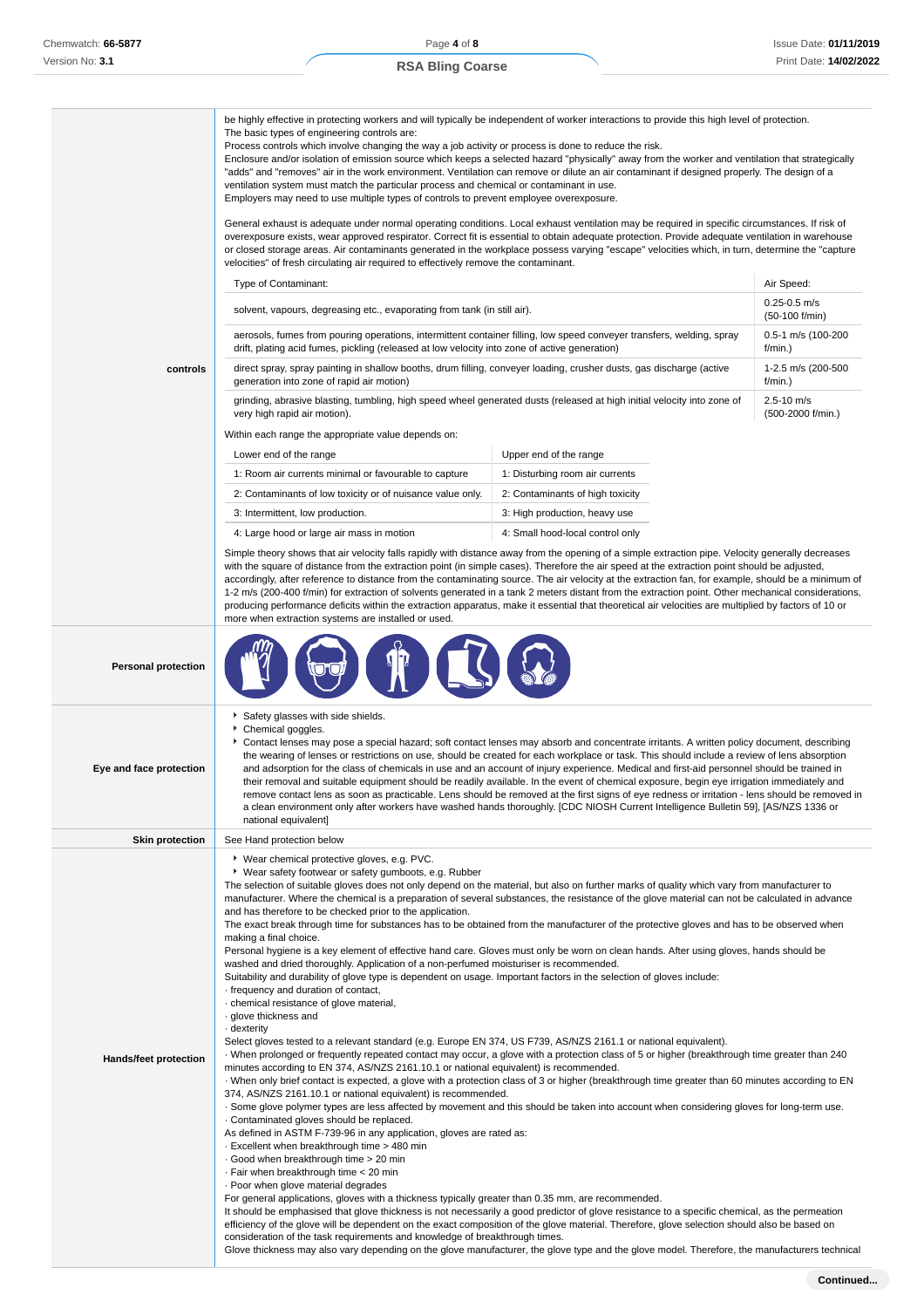| data should always be taken into account to ensure selection of the most appropriate glove for the task.                                    |
|---------------------------------------------------------------------------------------------------------------------------------------------|
| Note: Depending on the activity being conducted, gloves of varying thickness may be required for specific tasks. For example:               |
| · Thinner gloves (down to 0.1 mm or less) may be required where a high degree of manual dexterity is needed. However, these gloves are only |
| likely to give short duration protection and would normally be just for single use applications, then disposed of                           |
|                                                                                                                                             |

· Thicker gloves (up to 3 mm or more) may be required where there is a mechanical (as well as a chemical) risk i.e. where there is abrasion or puncture potential

Gloves must only be worn on clean hands. After using gloves, hands should be washed and dried thoroughly. Application of a non-perfumed moisturiser is recommended.

|                        | moistanser is recommentated.                                                                                   |
|------------------------|----------------------------------------------------------------------------------------------------------------|
| <b>Body protection</b> | See Other protection below                                                                                     |
| Other protection       | • Overalls.<br>P.V.C apron.<br>Barrier cream.<br>Skin cleansing cream.<br>$\blacktriangleright$ Eye wash unit. |

#### **Respiratory protection**

Type A Filter of sufficient capacity. (AS/NZS 1716 & 1715, EN 143:2000 & 149:2001, ANSI Z88 or national equivalent)

Selection of the Class and Type of respirator will depend upon the level of breathing zone contaminant and the chemical nature of the contaminant. Protection Factors (defined as the ratio of contaminant outside and inside the mask) may also be important.

| Required minimum protection factor | Maximum gas/vapour concentration present in air p.p.m. (by volume) | <b>Half-face Respirator</b> | <b>Full-Face Respirator</b> |
|------------------------------------|--------------------------------------------------------------------|-----------------------------|-----------------------------|
| up to 10                           | 1000                                                               | A-AUS / Class1              |                             |
| up to 50                           | 1000                                                               |                             | A-AUS / Class 1             |
| up to 50                           | 5000                                                               | Airline <sup>*</sup>        |                             |
| up to 100                          | 5000                                                               |                             | $A-2$                       |
| up to 100                          | 10000                                                              |                             | $A-3$                       |
| $100+$                             |                                                                    |                             | Airline**                   |

\* - Continuous Flow \*\* - Continuous-flow or positive pressure demand

A(All classes) = Organic vapours, B AUS or B1 = Acid gasses, B2 = Acid gas or hydrogen cyanide(HCN), B3 = Acid gas or hydrogen cyanide(HCN), E = Sulfur dioxide(SO2), G = Agricultural chemicals, K = Ammonia(NH3), Hg = Mercury, NO = Oxides of nitrogen, MB = Methyl bromide, AX = Low boiling point organic compounds(below 65 degC)

- Cartridge respirators should never be used for emergency ingress or in areas of unknown vapour concentrations or oxygen content.
- The wearer must be warned to leave the contaminated area immediately on detecting any odours through the respirator. The odour may indicate that the mask is not functioning properly, that the vapour concentration is too high, or that the mask is not properly fitted. Because of these limitations, only restricted use of cartridge respirators is considered appropriate.
- Cartridge performance is affected by humidity. Cartridges should be changed after 2 hr of continuous use unless it is determined that the humidity is less than 75%, in which case, cartridges can be used for 4 hr. Used cartridges should be discarded daily, regardless of the length of time used

### **SECTION 9 Physical and chemical properties**

### **Information on basic physical and chemical properties**

| Appearance                                      | Thick paste with slight acrylic/ammonia odour; mixes with water. |                                            |                |
|-------------------------------------------------|------------------------------------------------------------------|--------------------------------------------|----------------|
|                                                 |                                                                  |                                            |                |
| <b>Physical state</b>                           | Non Slump Paste                                                  | Relative density (Water = $1$ )            | $1.4 - 1.5$    |
| Odour                                           | Not Available                                                    | Partition coefficient n-octanol<br>/ water | Not Available  |
| <b>Odour threshold</b>                          | Not Available                                                    | Auto-ignition temperature (°C)             | Not Available  |
| pH (as supplied)                                | $8.5 - 9.5$                                                      | <b>Decomposition temperature</b>           | Not Available  |
| Melting point / freezing point<br>$(^{\circ}C)$ | Not Available                                                    | Viscosity (cSt)                            | Not Available  |
| Initial boiling point and boiling<br>range (°C) | Not Available                                                    | Molecular weight (g/mol)                   | Not Applicable |
| Flash point (°C)                                | Not Available                                                    | <b>Taste</b>                               | Not Available  |
| <b>Evaporation rate</b>                         | Not Available                                                    | <b>Explosive properties</b>                | Not Available  |
| Flammability                                    | Not Available                                                    | <b>Oxidising properties</b>                | Not Available  |
| Upper Explosive Limit (%)                       | Not Available                                                    | Surface Tension (dyn/cm or<br>mN/m         | Not Available  |
| Lower Explosive Limit (%)                       | Not Available                                                    | <b>Volatile Component (%vol)</b>           | Not Available  |
| Vapour pressure (kPa)                           | Not Available                                                    | Gas group                                  | Not Available  |
| Solubility in water                             | Miscible                                                         | pH as a solution (Not<br>Available%)       | Not Available  |
| Vapour density $(Air = 1)$                      | Not Available                                                    | VOC g/L                                    | Not Available  |

# **SECTION 10 Stability and reactivity**

| Reactivity                            | See section 7                                                                                                                        |
|---------------------------------------|--------------------------------------------------------------------------------------------------------------------------------------|
| <b>Chemical stability</b>             | • Unstable in the presence of incompatible materials.<br>▶ Product is considered stable.<br>Hazardous polymerisation will not occur. |
| Possibility of hazardous<br>reactions | See section 7                                                                                                                        |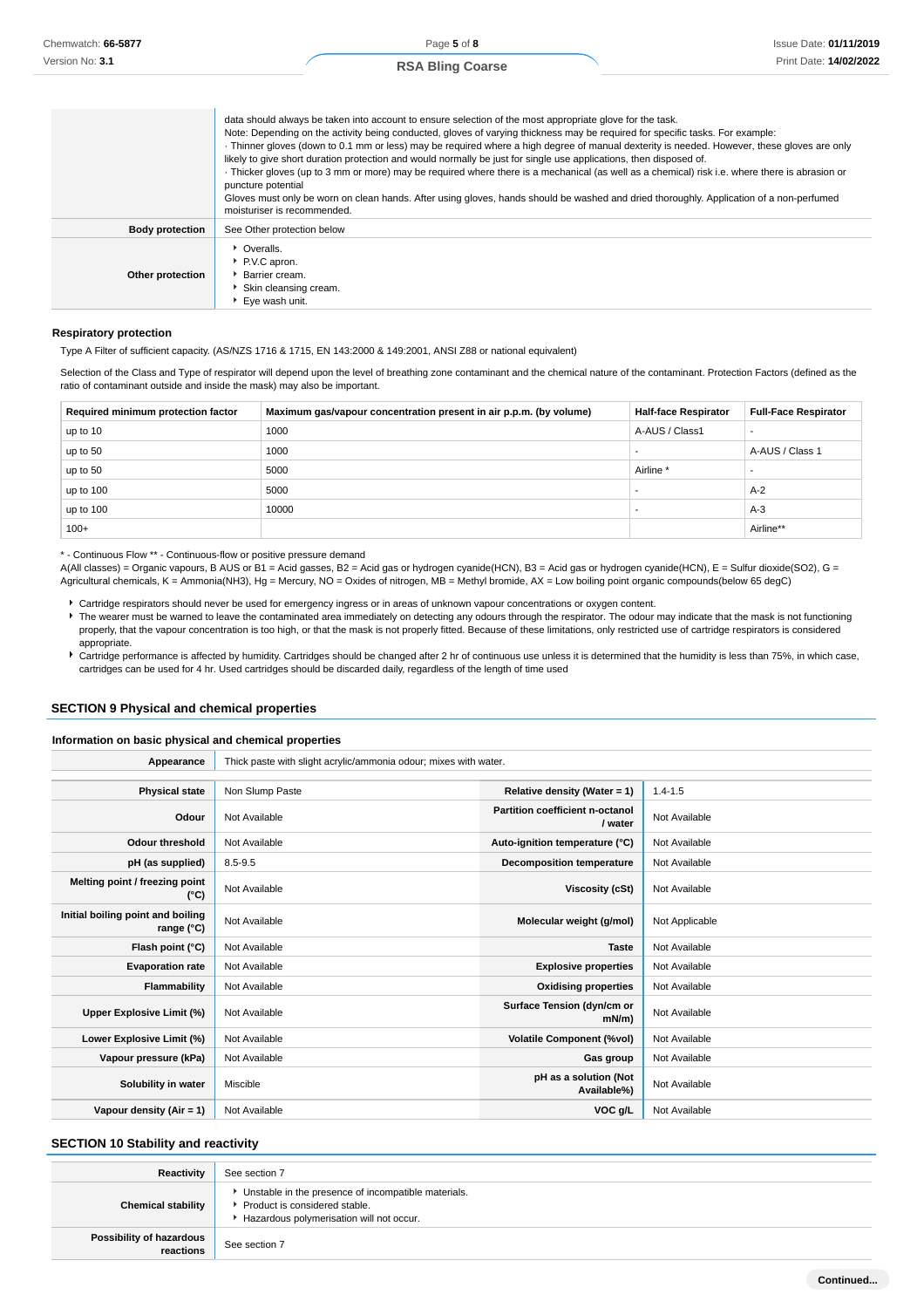| <b>Conditions to avoid</b>            | See section 7 |
|---------------------------------------|---------------|
| Incompatible materials                | See section 7 |
| Hazardous decomposition<br>  products | See section 5 |

# **SECTION 11 Toxicological information**

# **Information on toxicological effects**

| <b>Inhaled</b>          | The material is not thought to produce either adverse health effects or irritation of the respiratory tract following inhalation (as classified by EC<br>Directives using animal models). Nevertheless, adverse systemic effects have been produced following exposure of animals by at least one other<br>route and good hygiene practice requires that exposure be kept to a minimum and that suitable control measures be used in an occupational<br>setting. |                   |  |
|-------------------------|------------------------------------------------------------------------------------------------------------------------------------------------------------------------------------------------------------------------------------------------------------------------------------------------------------------------------------------------------------------------------------------------------------------------------------------------------------------|-------------------|--|
| Ingestion               | Accidental ingestion of the material may be damaging to the health of the individual.<br>Ingestion may result in nausea, abdominal irritation, pain and vomiting                                                                                                                                                                                                                                                                                                 |                   |  |
| <b>Skin Contact</b>     | There is some evidence to suggest that this material can cause inflammation of the skin on contact in some persons.<br>Open cuts, abraded or irritated skin should not be exposed to this material<br>Entry into the blood-stream, through, for example, cuts, abrasions or lesions, may produce systemic injury with harmful effects. Examine the skin<br>prior to the use of the material and ensure that any external damage is suitably protected.           |                   |  |
| Eye                     | There is some evidence to suggest that this material can cause eye irritation and damage in some persons.                                                                                                                                                                                                                                                                                                                                                        |                   |  |
| <b>Chronic</b>          | Long-term exposure to the product is not thought to produce chronic effects adverse to the health (as classified by EC Directives using animal<br>models); nevertheless exposure by all routes should be minimised as a matter of course.                                                                                                                                                                                                                        |                   |  |
|                         |                                                                                                                                                                                                                                                                                                                                                                                                                                                                  |                   |  |
|                         | <b>TOXICITY</b>                                                                                                                                                                                                                                                                                                                                                                                                                                                  | <b>IRRITATION</b> |  |
| <b>RSA Bling Coarse</b> | Not Available                                                                                                                                                                                                                                                                                                                                                                                                                                                    | Not Available     |  |
| Legend:                 | 1. Value obtained from Europe ECHA Registered Substances - Acute toxicity 2.* Value obtained from manufacturer's SDS. Unless otherwise                                                                                                                                                                                                                                                                                                                           |                   |  |

| <b>Acute Toxicity</b>                | $\boldsymbol{\mathsf{x}}$ | Carcinogenicity                 | ж |
|--------------------------------------|---------------------------|---------------------------------|---|
| <b>Skin Irritation/Corrosion</b>     | ×                         | Reproductivity                  | × |
| <b>Serious Eye Damage/Irritation</b> | $\checkmark$              | <b>STOT - Single Exposure</b>   | × |
| Respiratory or Skin<br>sensitisation | ×                         | <b>STOT - Repeated Exposure</b> | × |
| <b>Mutagenicity</b>                  | ×                         | <b>Aspiration Hazard</b>        | × |
|                                      |                           |                                 |   |

specified data extracted from RTECS - Register of Toxic Effect of chemical Substances

**Legend:**  $\mathbf{X}$  – Data either not available or does not fill the criteria for classification – Data available to make classification

# **SECTION 12 Ecological information**

| <b>Toxicity</b>         |                                                                                                                                                                                                                                                                                                                                |                           |                |                  |                  |
|-------------------------|--------------------------------------------------------------------------------------------------------------------------------------------------------------------------------------------------------------------------------------------------------------------------------------------------------------------------------|---------------------------|----------------|------------------|------------------|
|                         | Endpoint                                                                                                                                                                                                                                                                                                                       | <b>Test Duration (hr)</b> | <b>Species</b> | Value            | Source           |
| <b>RSA Bling Coarse</b> | Not<br>Available                                                                                                                                                                                                                                                                                                               | Not Available             | Not Available  | Not<br>Available | Not<br>Available |
| Legend:                 | Extracted from 1. IUCLID Toxicity Data 2. Europe ECHA Registered Substances - Ecotoxicological Information - Aquatic Toxicity 4. US EPA.<br>Ecotox database - Aquatic Toxicity Data 5. ECETOC Aquatic Hazard Assessment Data 6. NITE (Japan) - Bioconcentration Data 7. METI (Japan)<br>- Bioconcentration Data 8. Vendor Data |                           |                |                  |                  |

**DO NOT** discharge into sewer or waterways.

### **Persistence and degradability**

| Ingredient                       | Persistence: Water/Soil               | Persistence: Air                      |
|----------------------------------|---------------------------------------|---------------------------------------|
|                                  | No Data available for all ingredients | No Data available for all ingredients |
|                                  |                                       |                                       |
| <b>Bioaccumulative potential</b> |                                       |                                       |
| Ingradiant                       | <b>Riogccumulation</b>                |                                       |

| iliyi culcili           | pivauunulauuli                        |  |
|-------------------------|---------------------------------------|--|
|                         | No Data available for all ingredients |  |
| <b>Mobility in soil</b> |                                       |  |
| Ingredient              | <b>Mobility</b>                       |  |
|                         | No Data available for all ingredients |  |

# **SECTION 13 Disposal considerations**

| Waste treatment methods             |                                                                                                                                                                                                                                                                                         |  |
|-------------------------------------|-----------------------------------------------------------------------------------------------------------------------------------------------------------------------------------------------------------------------------------------------------------------------------------------|--|
| <b>Product / Packaging disposal</b> | Legislation addressing waste disposal requirements may differ by country, state and/ or territory. Each user must refer to laws operating in their<br>area. In some areas, certain wastes must be tracked.<br>A Hierarchy of Controls seems to be common - the user should investigate: |  |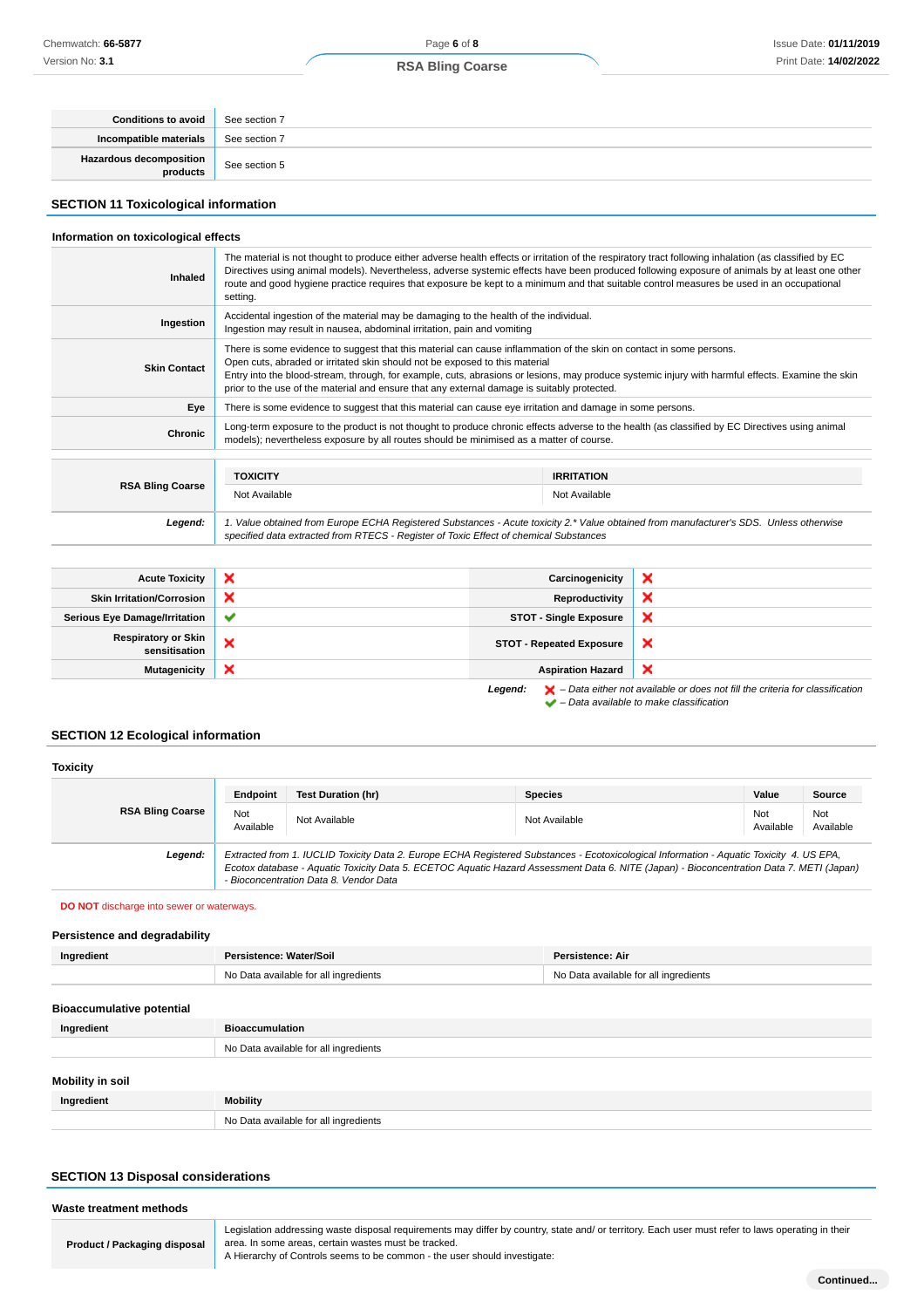| Reduction                                                                                                                                         |
|---------------------------------------------------------------------------------------------------------------------------------------------------|
| <sup>•</sup> Reuse                                                                                                                                |
| Recycling                                                                                                                                         |
| Disposal (if all else fails)                                                                                                                      |
| This material may be recycled if unused, or if it has not been contaminated so as to make it unsuitable for its intended use. If it has been      |
| contaminated, it may be possible to reclaim the product by filtration, distillation or some other means. Shelf life considerations should also be |
| applied in making decisions of this type. Note that properties of a material may change in use, and recycling or reuse may not always be          |
| appropriate.                                                                                                                                      |
| DO NOT allow wash water from cleaning or process equipment to enter drains.                                                                       |
| It may be necessary to collect all wash water for treatment before disposal.                                                                      |
| In all cases disposal to sewer may be subject to local laws and regulations and these should be considered first.                                 |
| • Where in doubt contact the responsible authority.                                                                                               |
| Recycle wherever possible or consult manufacturer for recycling options.                                                                          |
| Consult State Land Waste Authority for disposal.                                                                                                  |
| Bury or incinerate residue at an approved site.                                                                                                   |
| Recycle containers if possible, or dispose of in an authorised landfill.                                                                          |
|                                                                                                                                                   |

# **SECTION 14 Transport information**

| <b>Labels Required</b>                                                             |                |  |
|------------------------------------------------------------------------------------|----------------|--|
| <b>Marine Pollutant</b>                                                            | NO.            |  |
| <b>HAZCHEM</b>                                                                     | Not Applicable |  |
| Land transport (ADG): NOT REGULATED FOR TRANSPORT OF DANGEROUS GOODS               |                |  |
| Air transport (ICAO-IATA / DGR): NOT REGULATED FOR TRANSPORT OF DANGEROUS GOODS    |                |  |
| Sea transport (IMDG-Code / GGVSee): NOT REGULATED FOR TRANSPORT OF DANGEROUS GOODS |                |  |
| Transport in bully assemble to Anney II of MADDOL, and the IDC sade.               |                |  |

**Transport in bulk according to Annex II of MARPOL and the IBC code**

Not Applicable

**Transport in bulk in accordance with MARPOL Annex V and the IMSBC Code**

| <b>Product name</b>                               | Group |
|---------------------------------------------------|-------|
|                                                   |       |
| Transport in bulk in accordance with the ICG Code |       |

**Product name Ship Type**

# **SECTION 15 Regulatory information**

### **Safety, health and environmental regulations / legislation specific for the substance or mixture**

## **National Inventory Status**

| ranonar mychiory olatas                            |                                                                                                                                                                                                   |  |
|----------------------------------------------------|---------------------------------------------------------------------------------------------------------------------------------------------------------------------------------------------------|--|
| <b>National Inventory</b>                          | <b>Status</b>                                                                                                                                                                                     |  |
| Australia - AIIC / Australia<br>Non-Industrial Use | Not Available                                                                                                                                                                                     |  |
| Canada - DSL                                       | Not Available                                                                                                                                                                                     |  |
| Canada - NDSL                                      | Not Available                                                                                                                                                                                     |  |
| China - IECSC                                      | Not Available                                                                                                                                                                                     |  |
| Europe - EINEC / ELINCS / NLP                      | Not Available                                                                                                                                                                                     |  |
| Japan - ENCS                                       | Not Available                                                                                                                                                                                     |  |
| Korea - KECI                                       | Not Available                                                                                                                                                                                     |  |
| New Zealand - NZIoC                                | Not Available                                                                                                                                                                                     |  |
| Philippines - PICCS                                | Not Available                                                                                                                                                                                     |  |
| USA - TSCA                                         | Not Available                                                                                                                                                                                     |  |
| Taiwan - TCSI                                      | Not Available                                                                                                                                                                                     |  |
| Mexico - INSQ                                      | Not Available                                                                                                                                                                                     |  |
| Vietnam - NCI                                      | Not Available                                                                                                                                                                                     |  |
| Russia - FBEPH                                     | Not Available                                                                                                                                                                                     |  |
| Legend:                                            | Yes = All CAS declared ingredients are on the inventory<br>No = One or more of the CAS listed ingredients are not on the inventory. These ingredients may be exempt or will require registration. |  |

# **SECTION 16 Other information**

| <b>Revision</b><br>Date<br>$\cdots$ | 1/2019<br>01/            |
|-------------------------------------|--------------------------|
| Initia<br>Date                      | 20 <sub>u</sub><br>/2016 |

# **SDS Version Summary**

| Version | Date of Update | <b>Sections Updated</b>                                                        |
|---------|----------------|--------------------------------------------------------------------------------|
| 2.1     | 29/09/2016     | Synonyms                                                                       |
| -3.1    | 01/11/2019     | One-off system update. NOTE: This may or may not change the GHS classification |